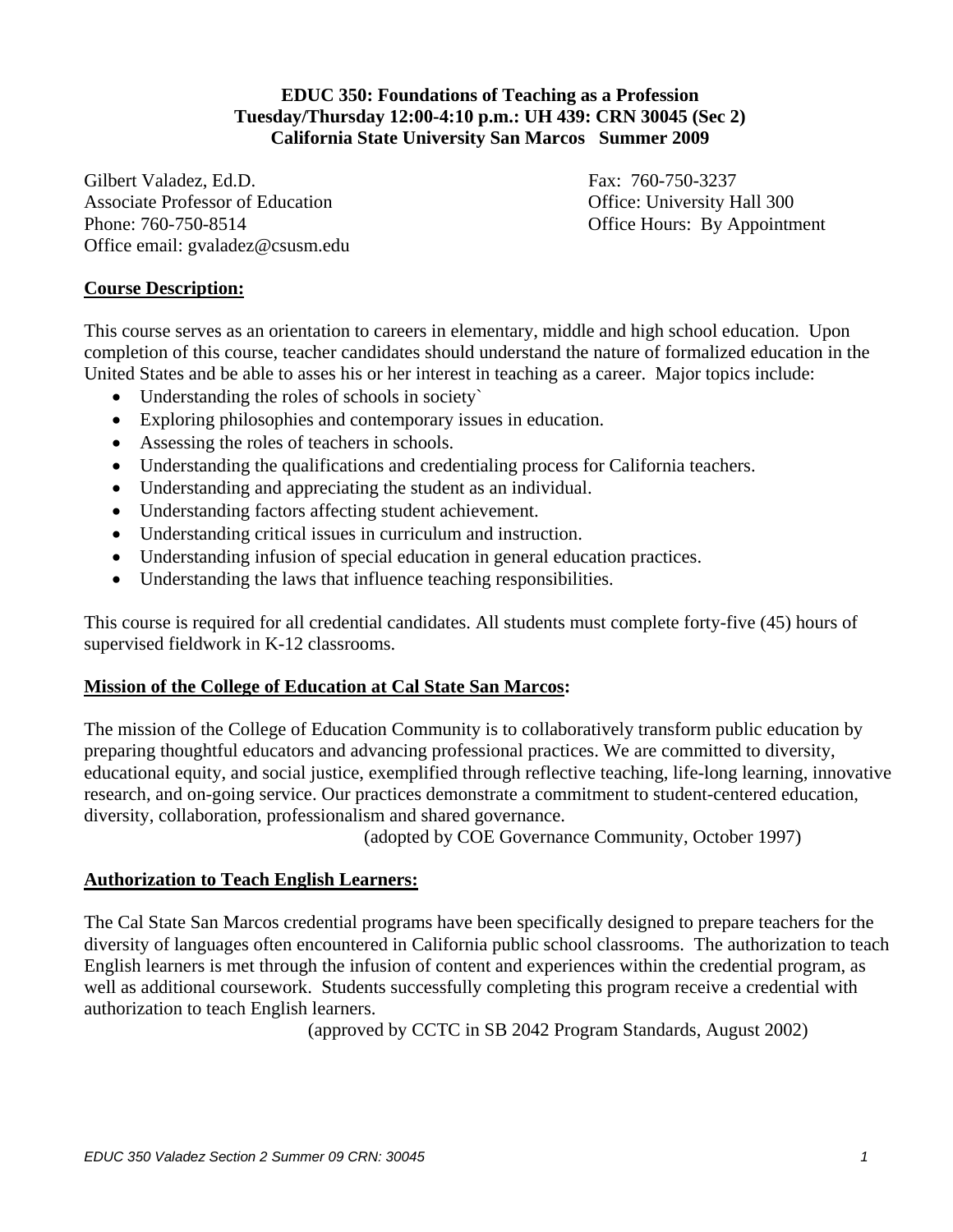## **Special Education Inclusion:**

Consistent with the intent to offer a seamless teaching credential in the College of Education, this course will introduce the collaborative infusion of special education competencies that reflect inclusive educational practices. Students will demonstrate a knowledge of laws and dispositions that relate to special education through a variety of activities such as the viewing and analysis of the video F.A.T. City, reading and analysis of special education law, and *Creating an Inclusive School*.

#### **Students with Disabilities Requiring Reasonable Accommodations:**

Students are approved for services through the Disabled Student Services Office (DSS). This office can be contacted by phone at (760) 750-4905, or TTY (760) 750-4909. Students authorized by DSS to receive reasonable accommodations should meet with their instructor during office hours or, in order to ensure confidentiality, in a more private setting.

#### **All University Writing Requirement:**

 (approximately). This will be met through written assignments. In keeping with the All-University Writing Requirement, all 3 unit courses must have a writing component of at least 2,500 words

#### **CSUSM Academic Honesty Policy:**

Students will be expected to adhere to standards of academic honesty and integrity, as outlined in the Student Academic Honesty Policy. All written work and oral presentation assignments must be original work. All ideas/materials that are borrowed from other sources must have appropriate references to the original sources. Any quoted material should give credit to the source and be punctuated with quotation marks.

Students are responsible for honest completion of their work including examinations. There will be no tolerance for infractions. If you believe there has been an infraction by someone in the class, please bring it to the instructor's attention. The instructor reserves the right to discipline any student for academic dishonesty in accordance with the general rules and regulations of the university. Disciplinary action may include the lowering of grades and/or the assignment of a failing grade for an exam, assignment, or the class as a whole."

Incidents of Academic Dishonesty will be reported to the Dean of Students. Sanctions at the University level may include suspension or expulsion from the University.

#### **Plagiarism:**

As an educator, it is expected that each student will do his/her own work, and contribute equally to group projects and processes. Plagiarism or cheating is unacceptable under any circumstances. If you are in doubt about whether your work is paraphrased or plagiarized see the Plagiarism Prevention for Students website http://library.csusm.edu/plagiarism/index.html. If there are questions about academic honesty, please consult the University catalog.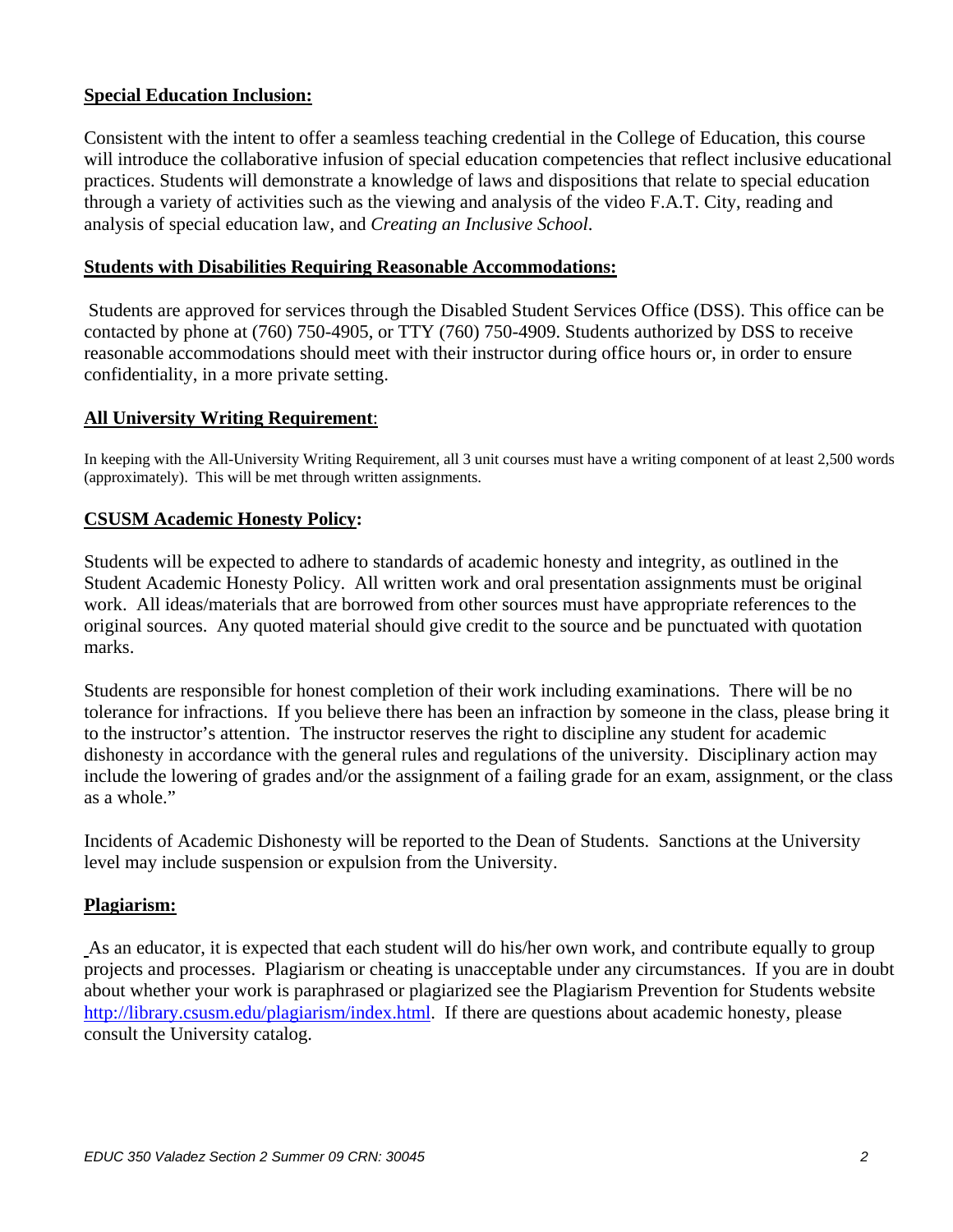## **College of Education Attendance Policy:**

 Due to the dynamic and interactive nature of courses in the College of Education, all students are expected to attend all classes and participate actively. Absences and late arrivals/early departures will affect the final grade. A minimum grade of C+ is required in EDUC 350 to qualify as prerequisite for admission to the Cal State San Marcos teacher credential program. COE attendance policy states, "At a minimum, students must attend 80% of class time, or s/he may not receive a passing grade for the course at the discretion of the instructor. Individual instructors may adopt more stringent attendance requirements." Should students have extenuating circumstances, please contact the instructor as soon as possible. In this section of EDUC 350, the instructor has adopted this additional policy: If you miss two class sessions, you cannot receive a grade of A or A -; if you miss three class sessions, you cannot receive a grade of  $B$ + or B.

## **Credential Program Recommendations:**

As one of several evaluation methods, EDUC 350 course instructors are asked for feedback concerning credential candidates who are applying for programs at Cal State San Marcos. Keep in mind that your professionalism and hard work in this class not only affect your course grade, but also indicate your readiness for a credential program.

# **Field Work:**

In addition to in-class work, assigned readings and projects, students will participate in five (5) hours of supervised fieldwork assignments in a variety of public school settings. Details on the fieldwork are found on the COE syllabus webpage, at the top of the list of syllabi for this semester. Documentation of these hours is required to receive a grade in EDUC 350. Cal State San Marcos students are expected to adhere to professional standards in their dress and behavior in the field. Required clearances (fingerprints, TB test) are the responsibility of the student. A recommendation (usually from the classroom teacher where most of the fieldwork is done, also known as a Field Experience Recommendation) is a requirement for admission to the Cal State San Marcos Teacher Credentialing programs.

## **Use of Technology:**

 Students are expected to demonstrate competency in the use of various forms of technology (i.e. word processing, electronic mail, WebCT6, use of the Internet, and/or multimedia presentations). Specific requirements for course assignments with regard to technology are at the discretion of the instructor. Keep a digital copy of all assignments for use in your teaching portfolio. All assignments will be submitted online, and some will be submitted in hard copy as well. Details will be given in class.

## **Electronic Communication Protocol**

Electronic correspondence is a part of your professional interactions. If you need to contact the instructor, email is often the easiest way to do so. It is my intention to respond to all received e-mails in a timely manner. Please be reminded that e-mail and on-line discussions are a very specific form of communication, with their own nuances and etiquette. For instance, electronic messages sent in all upper case (or lower case) letters, major typos, or slang, often communicate more than the sender originally intended. With that said, please be mindful of all e-mail and on-line discussion messages you send to your colleagues, to faculty members in the College of Education, or to persons within the greater educational community. All electronic messages should be crafted with professionalism and care.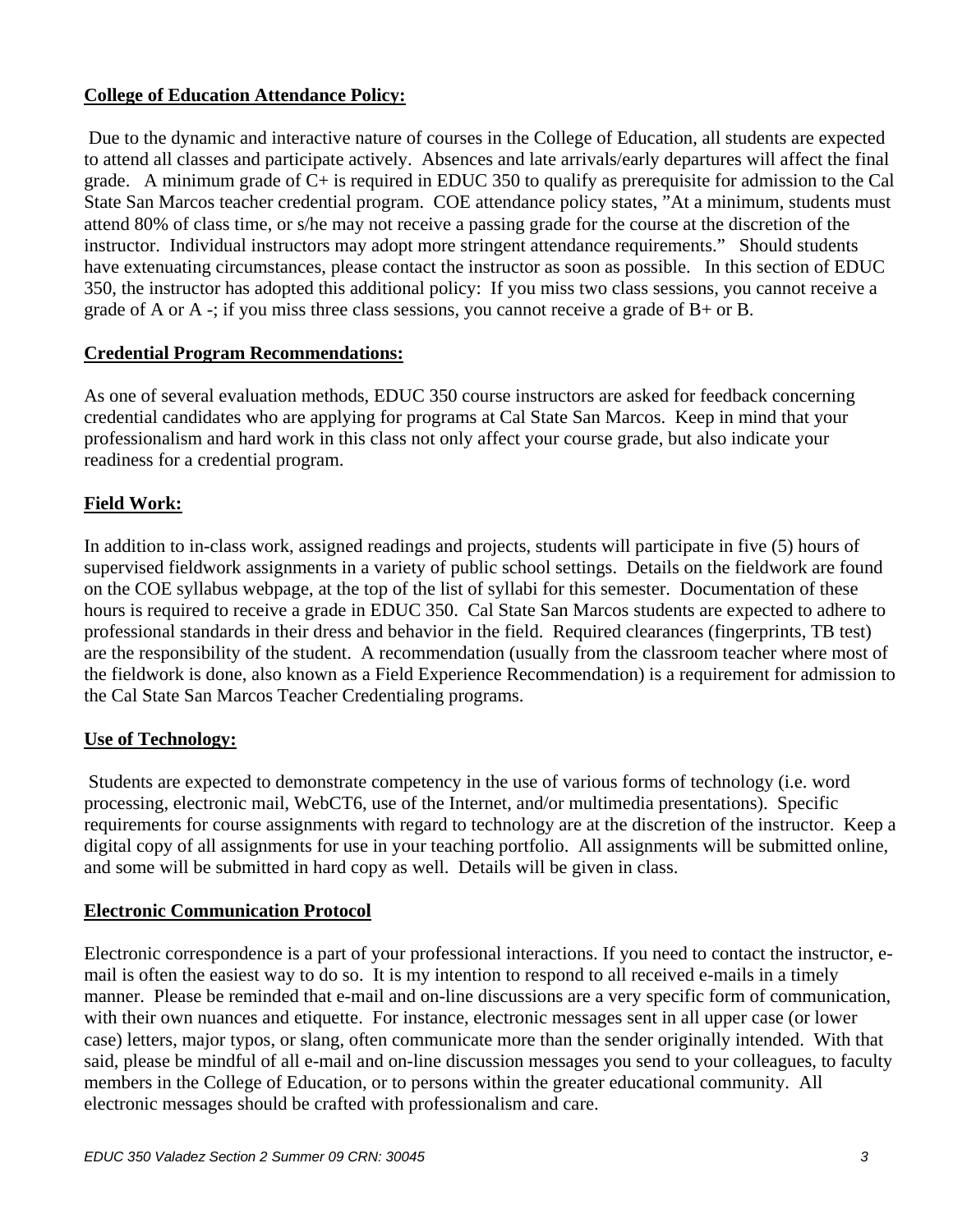Things to consider:

- Would I say in person what this electronic message specifically says?
- How could this message be misconstrued?
- Does this message represent my highest self?
- Am I sending this electronic message to avoid a face-to-face conversation?

In addition, if there is ever a concern with an electronic message sent to you, please talk with the author in person in order to correct any confusion.

## **Teaching Performance Expectation (TPE) for EDUC 350**:

A primary goal of EDUC 350 is to begin the process of developing teacher candidates to become professional educators. The following TPE of the California Commission for Teacher Credentialing is expected to be met during this course:

# **TPE 12: Professional, Legal and Ethical Obligations**

Candidates are aware of their own personal values and biases and recognize ways in which these values and biases affect the teaching and learning of students. They resist racism and acts of intolerance. Candidates appropriately manage their professional time spent in teaching responsibilities to ensure that academic goals are met.

Candidates for a Teaching Credential understand and honor legal and professional obligations to protect the privacy, health, and safety of students, families, and other school professionals. They are aware of and act in accordance with ethical considerations and they model ethical behaviors for students. Candidates understand and honor all laws relating to professional misconduct and moral fitness.

## **Teaching Performance Assessment for Developing as a Professional Educator**

The successful completion of the personal philosophy assignment is a requirement for completion of this course and is a component of partially meeting the TPE described above. This statement will be used for assessment both in the course and at completion of the College of Education program. Retain an electronic copy of your statement for submission for your portfolio at the completion of your teacher education program.

## **Class Discussions and Participation:**

Students will engage in student-centered learning each class session, and will be expected to actively participate.

- Do you participate in class discussions productively, sharing your knowledge and understandings?
- Do you interact productively with your peers, taking on a variety of roles (leader, follower, etc.)?
- Do you contribute appropriately to group work—do you "do your share"?
- Are you able to accept others' opinions?
- Are you supportive of others' ideas?
- Do you support your peers during their presentations?
- Can you monitor and adjust your participation to allow for others' ideas as well as your own to be heard?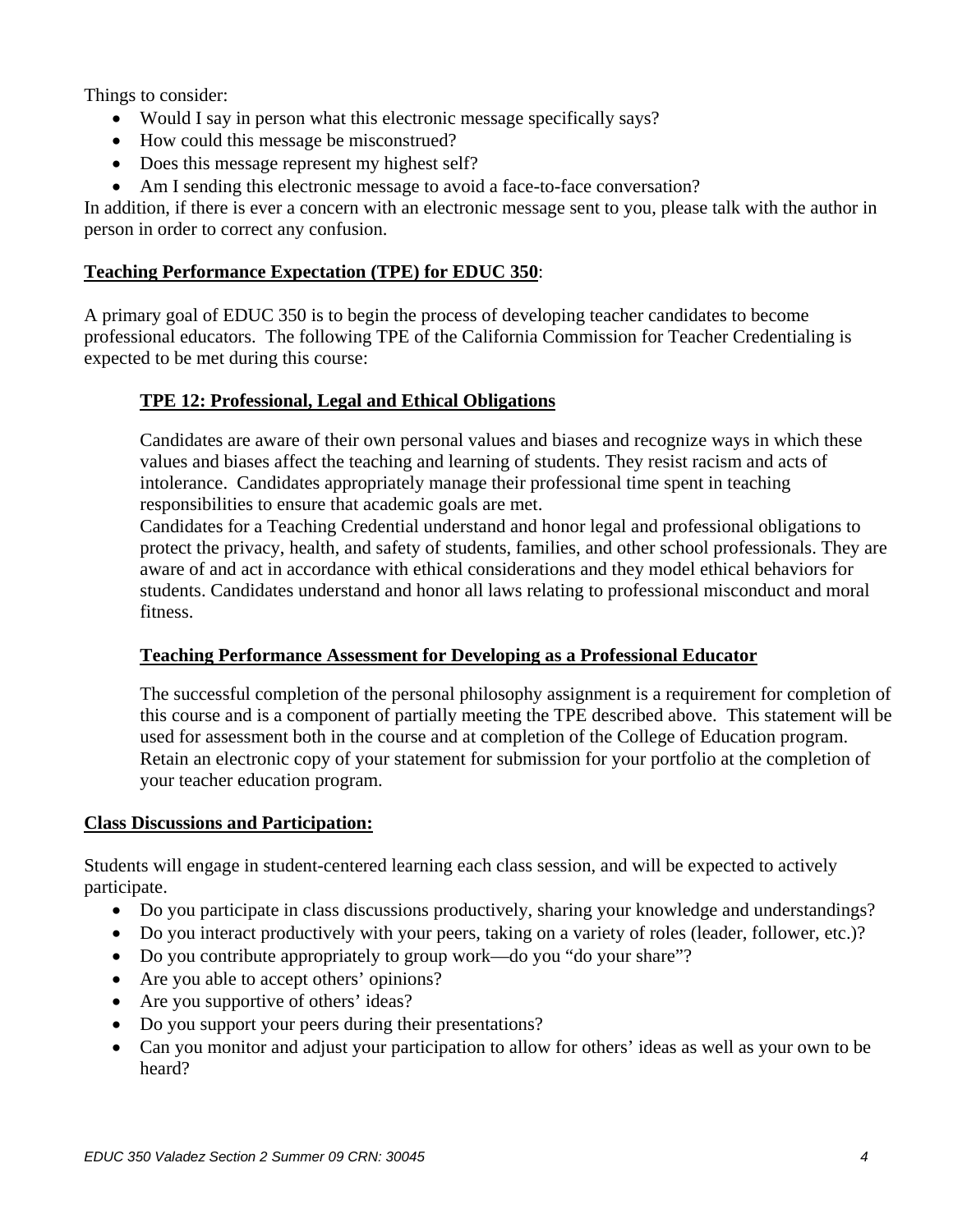#### **Course Requirements:**

Teacher education is a professional preparation program. It is expected that students will come to class prepared to discuss the readings, submit required assignments, and participate in class activities. Students are expected to adhere to academic honesty and integrity, standards of dependability, confidentiality and writing achievement. Because it is important for teachers to be able to effectively communicate their ideas to students, parents, colleagues, and administrators, writing that is original, clear and error-free is a priority for the College of Education. It is expected that work will be turned in on time. Please discuss individual issues with the instructor. Points will be deducted if assignments are submitted late (10% penalty per day late; no credit will be awarded if the assignment is one week late).

## **Required Texts:**

Nieto, Sonia. (2006). *Why We Teach*. NY: Teachers College Press. ISBN 0807745936, Approximately \$12 - 20.

Grant, Carl. A. & Gillette, Maureen. (2005). *Learning to Teach Everyone's Children: Equity, Empowerment* 

*Education that is Multicultural.* Thomson & Wadsworth. ISBN 0-534-64467-8, Approximately \$ 45 - 65

Villa, R. A. and Thousand, J. S. (2005). *Creating an Inclusive School* (2nd ed.). Alexandria, VA: Association for Supervision and Curriculum Development. , ISBN 0-87120-251-4 Approximately \$12 - 25

#### **Assignments and grading:**

1. Reading log 10 points 10 points

The reading log provides an opportunity to reflect on learning about teaching through the assigned readings for each week. In the reading log, do not summarize. Instead, respond to the readings: agree, disagree, note specific ideas, etc. Entries should be 1 paragraph in length. Log entries for the Monday/Wednesday class must be submitted via the course WebCT6 site by the prior Friday at noon each week.

Individual submissions are not graded; rather, their timely submission is noted and points are assigned on the basis of having completed the assignment for the semester. No credit will be given for late submissions. In extraordinary circumstances, if you do not have access to WebCT for a timely submission, you may email the log entry to me by Friday at noon at gvaladez@csusm.edu. Later, when you have WebCT access, you will resubmit.

2. Current events in education 5 points 5 points

Sign up for a date when you will be responsible for presenting an item from the week's news in K-12 education (10 minutes maximum). The item may be from television, radio, internet (e.g., www.edweek.org/), newspaper, or magazine, and may pertain to local, national/, or international issues. You will summarize and present the importance of the news for your classmates. After you present your current event, go to the WebCT site and submit a one-sentence report as the "CE" ("Current Events") assignment, so that you can receive credit.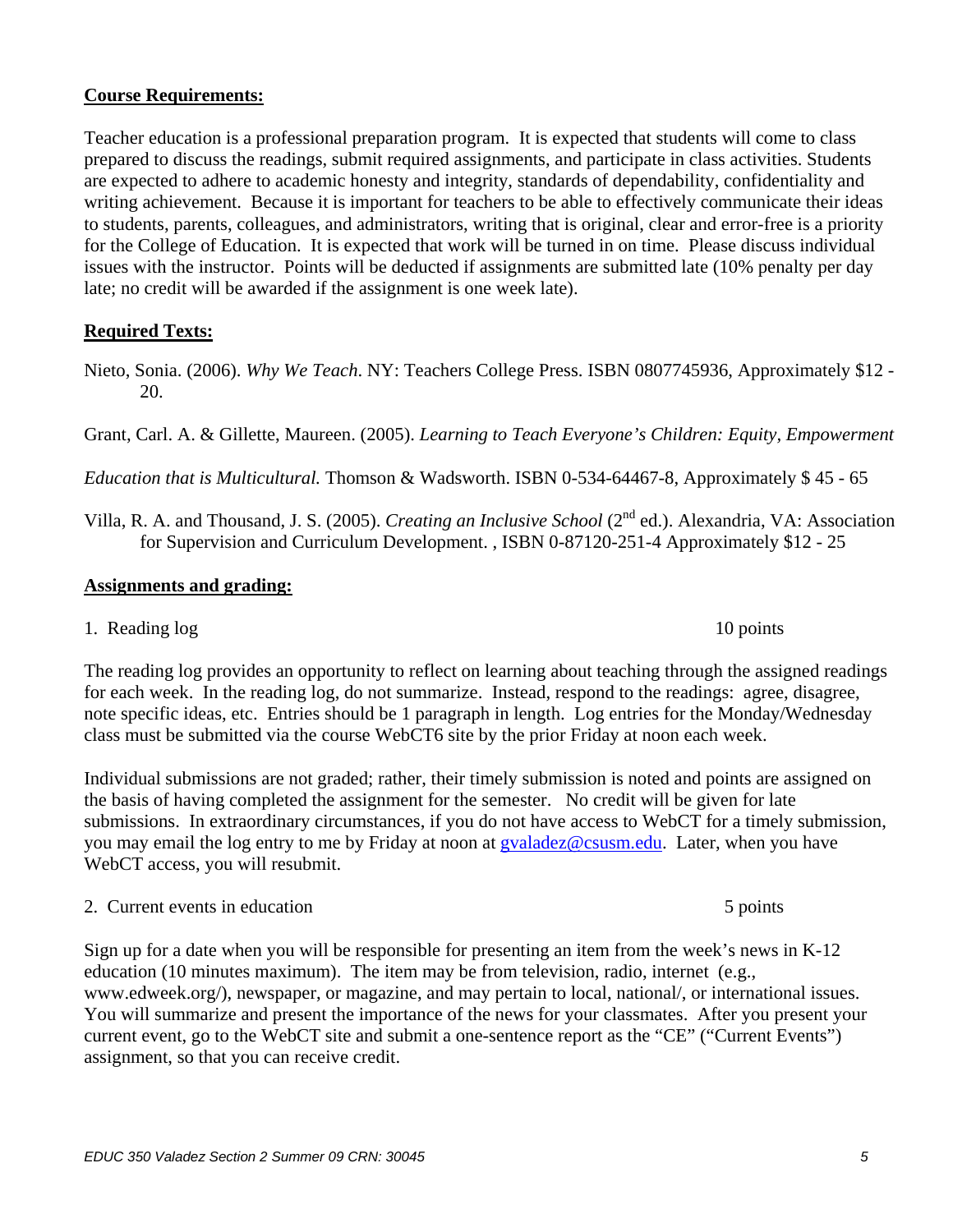3. Interview of a teacher 15 points

Details are below. The written report is due via the WebCT site on **June 19, 2009.** 

Many students with special needs come to view themselves as *outsiders* because they are labeled as different from the typical student. Following the procedures written below you will write a reflective essay about inclusion. The assignment is due on WebCT on **June 25, 2009**.

Using the classroom observation instrument provided in class, write up **five** hour long observations in your field sites. Submit your observations on **July 7, 2009**  6. Contemporary issues research 20 points

Choose (1) an issue that interests you (from the topics given to you by the instructor) and (2) one or two partners with whom to work. Research the issue and prepare an oral report to share in class. The report should describe and analyze the issue. Reports to the class will be spaced out over the class periods during the second half of the semester. When you present your research orally, provide a one-page summary and a reference list for your classmates. Each partner must submit the one-page summary to the WebCT site to receive credit for this assignment.

7. Personal philosophy of schooling, learning and teaching 15 points

You will write a 4-5 page paper describing your philosophy of schooling, learning and teaching. Details are below. The written report is to via the WebCT site on **July 7, 2009.** 

8. Participation 10 points

This course is designed for active learning during class sessions. In order for this course to succeed for individuals and the group, students must come to class prepared to discuss assigned readings/topics and to participate in class activities. See details above in "Class Discussions and Participation."

Grades will be determined by the total number of points earned (100 points possible):

**A** = 93-100 ,**A**– = 90-92, **B+** = 87-89, **B** = 83–86, **B**- = 80-82, **C+** = 77-79, **C** = 73-71, **C**- = 70-72,  $D = 60-69$ ,  $F = 0-59$ 

## **Assignment #3: Interview of a Teacher**

In this assignment, you will interview a teacher and write a 3–4 page summary of what you learned from him or her. Your purpose is to render a sketch so that your reader may be able to envision the teacher as a person with a distinct philosophy and experience.

## *Gathering information:*

Interview a current or retired teacher who has had at least 3 years of full–time experience in elementary, middle, or secondary school classrooms. Suggested questions are:

5. Classroom observation reports 15 points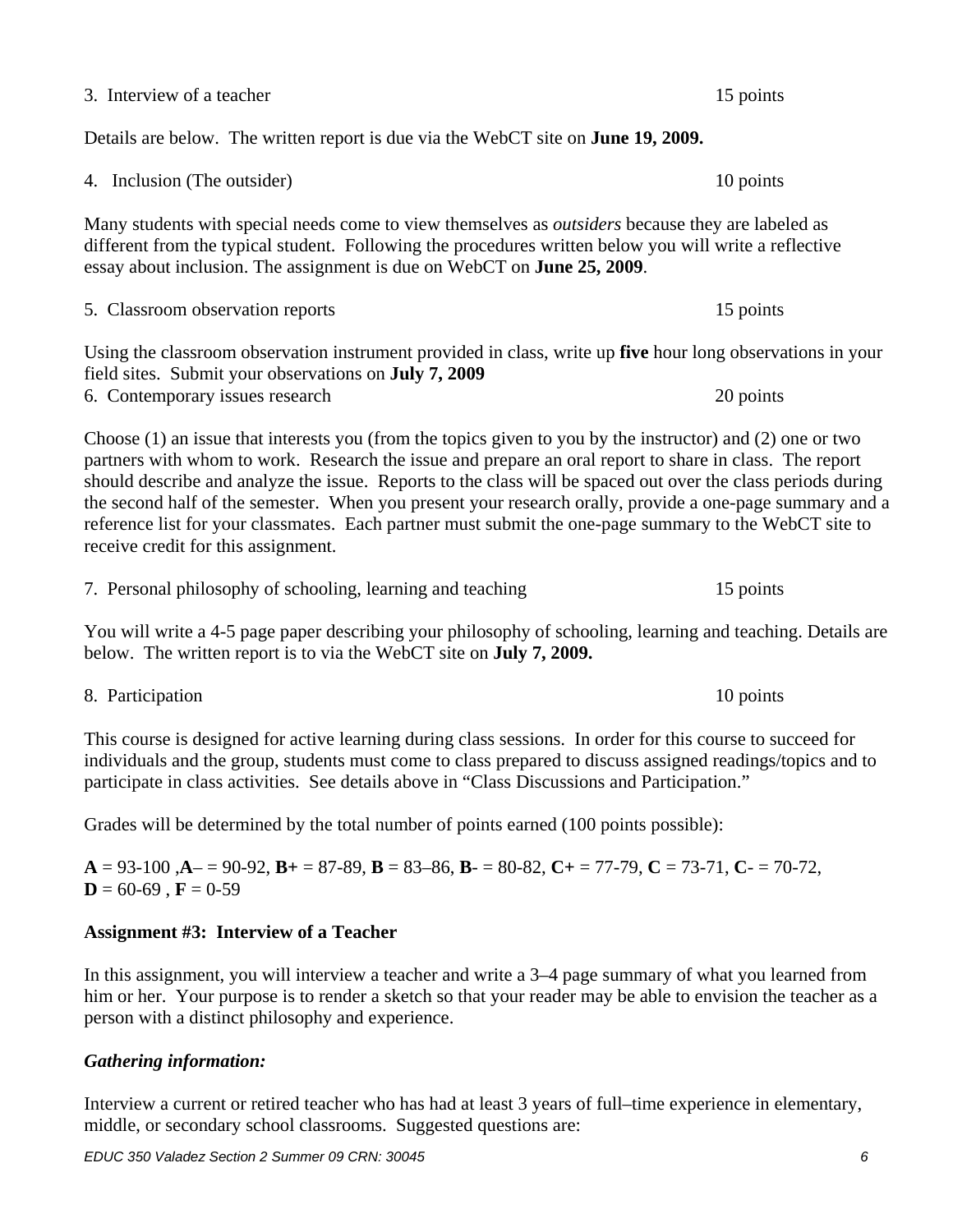Why did the teacher choose to enter teaching? How attractive was the profession to prospective teachers at that time? What were the other career paths available; were any others seriously considered? Does the teacher have any regrets about becoming a teacher?

What professional education did the teacher have? How helpful was it in learning to teach? At what point did the teacher feel comfortable as a teacher?

What were/are the teacher's goals for the education of students? Have these goals changed over the years?

What career moves (school buildings, grade level, special students, subject matter, etc.) has the teacher made? To what extent were those moves voluntary? For current teachers, are further moves desired? If so, what are they, and why?

What have been the major joys and frustrations of teaching? What would help increase the joys and minimize the frustrations? On what issues does the teacher feel strongly about making changes in the way that schooling occurs now?

 backgrounds of the teacher and his/her students? What have been the teacher's experiences with How did/does the teacher learn about his/her students' lives and needs? How similar are the "culture shock" in working with students from different backgrounds?

What are some favorite memories from the teacher's classroom? Does the teacher tend to remember individual students or activities, or are the memories more general?

What does the teacher think of current "hot issues" in education such as the California High School Exit Exam and the No Child Left Behind Act? How does the teacher take action to address new reforms that impact his/her classroom?

What is the teacher's metaphor for "teaching" or "teacher"? What are the main features of the teacher's approach toward teaching? What has the teacher learned from being a teacher?

## *Analysis:*

After collecting your information, think about what you have learned about this teacher. Focus on a few themes that best characterize what you have heard. Do not try to be all-inclusive. *Protect your teacher's confidentiality by using a pseudonym and masking identifying details.* 

In your analysis, incorporate what you have been learning about becoming and being a teacher. How does your teacher fit within the material addressed in your readings and in class? What issues are raised through your interview? What are the implications of your interview as you think about becoming a teacher? Be sure you include at least one reference to the readings/discussions we have in class.

## *Criteria for evaluation:*

Exemplary papers are characterized by:

Completeness of description of the teacher's experiences and views Explanation of how the teacher interview relates to your thinking about teaching Integration of coursework (readings + discussions) into the analysis Correct grammar, syntax, and spelling

#### **Assignment #4: Inclusion (The outsider)**

Many students with special needs come to view themselves as *outsiders* because they are labeled as different from the typical student. But most of us experienced some sense of being an outsider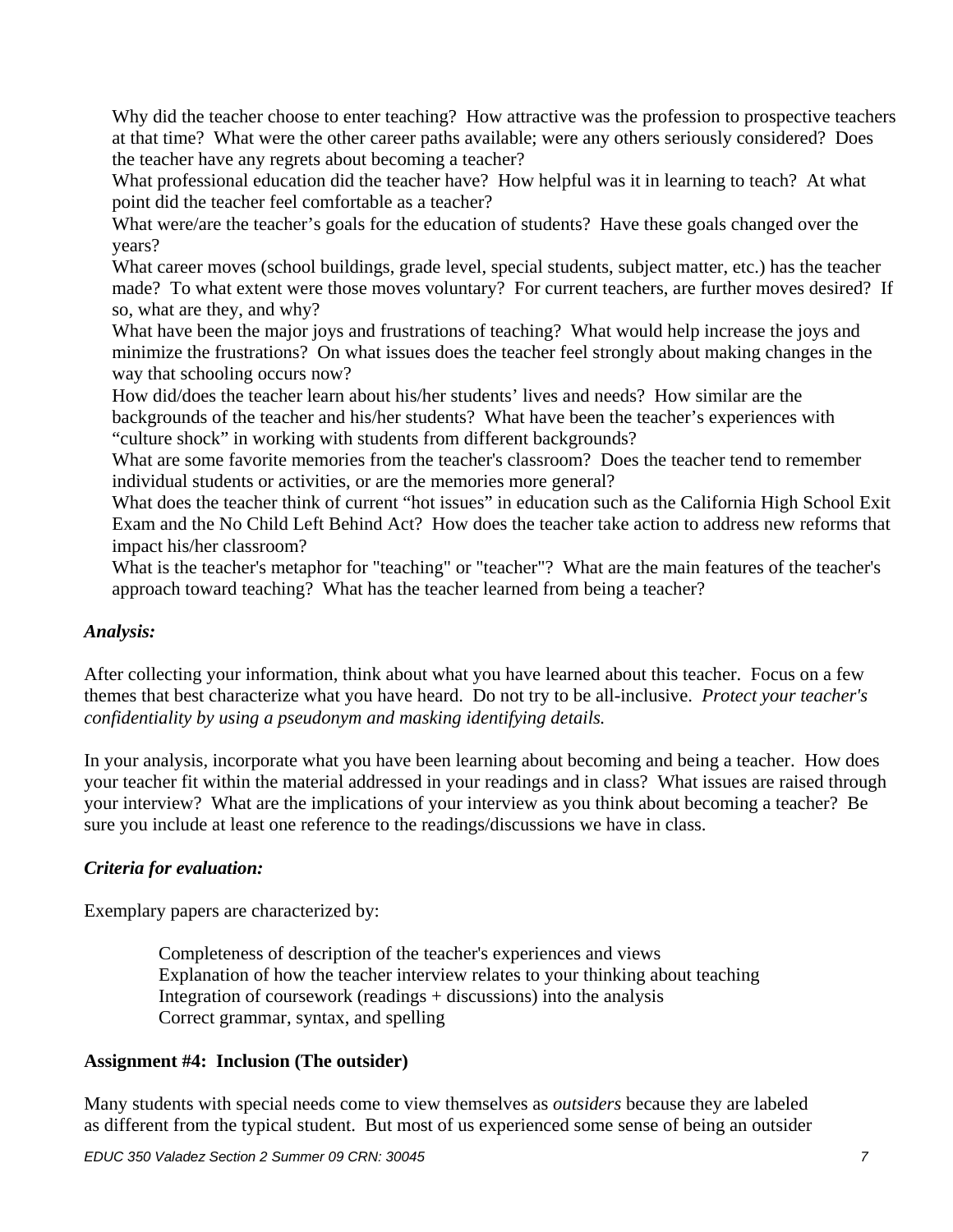during our K-12 years. After reading chapters 1-3 in *Creating an Inclusive School* and at least two of the *Voices of Inclusion*, write a reflective essay (2 to 3 pages, double spaced) wherein you comment on your own (or a friend's) school experience that caused you to feel like an outsider. Reasons could include differences due to gender, religion, looks, beliefs/interests, family situation, academic ability, etc. Make at least 1 specific connection to the VT text. Consider the following questions:

What personal characteristics fostered your or your friend's feeling of being different?<br>How did you react and cope with the situation?<br>Did you share your experience with any teachers? Did any teachers assist you? How did you react and cope with the situation? What could school staff, parents or friends have done to help? In what ways did this experience change you? What did you "learn" from this experience? How might this experience make you a more sensitive teacher?

## **Assignment # 7: Philosophy of education paper**

Write a 4-5-page paper (double-spaced) that explains your personal philosophy of schooling, learning and teaching. Follow the template below, and self-assess before you turn in the paper.

## **Paper Introduction**

Name your philosophy (or combination of philosophies) as described by Grant & Gillette Ch 8.

Explain why you are attracted to this philosophical stance. Is it due to your own schooling and/or background, what you've seen in schools since your own school days, the influence of particular persons, texts, other experiences with children/youth, etc.?

Describe the level of schooling and subject field(s) you hope to teach.

#### **Nature of schooling**

Describe what you believe is the purpose of schooling in a democracy. How will you as a teacher help achieve these purposes? Give 1-2 examples of how this will look in your classroom/career.

#### **Nature of the learner**

Describe what you believe is the nature of the learner. What are your thoughts about the students you will teach? What do they need from a teacher Give 1-2 examples of how this will look in your classroom.

#### **Nature of the teaching/learning process**

Describe what you believe is the nature of the teaching/learning process?.

What do you believe counts as knowledge and how should it be presented?

 meaningful learning activities? How will you as a teacher use subject matter and other experiences to guide students towar

Give 1-2 examples of how this will look in your classroom.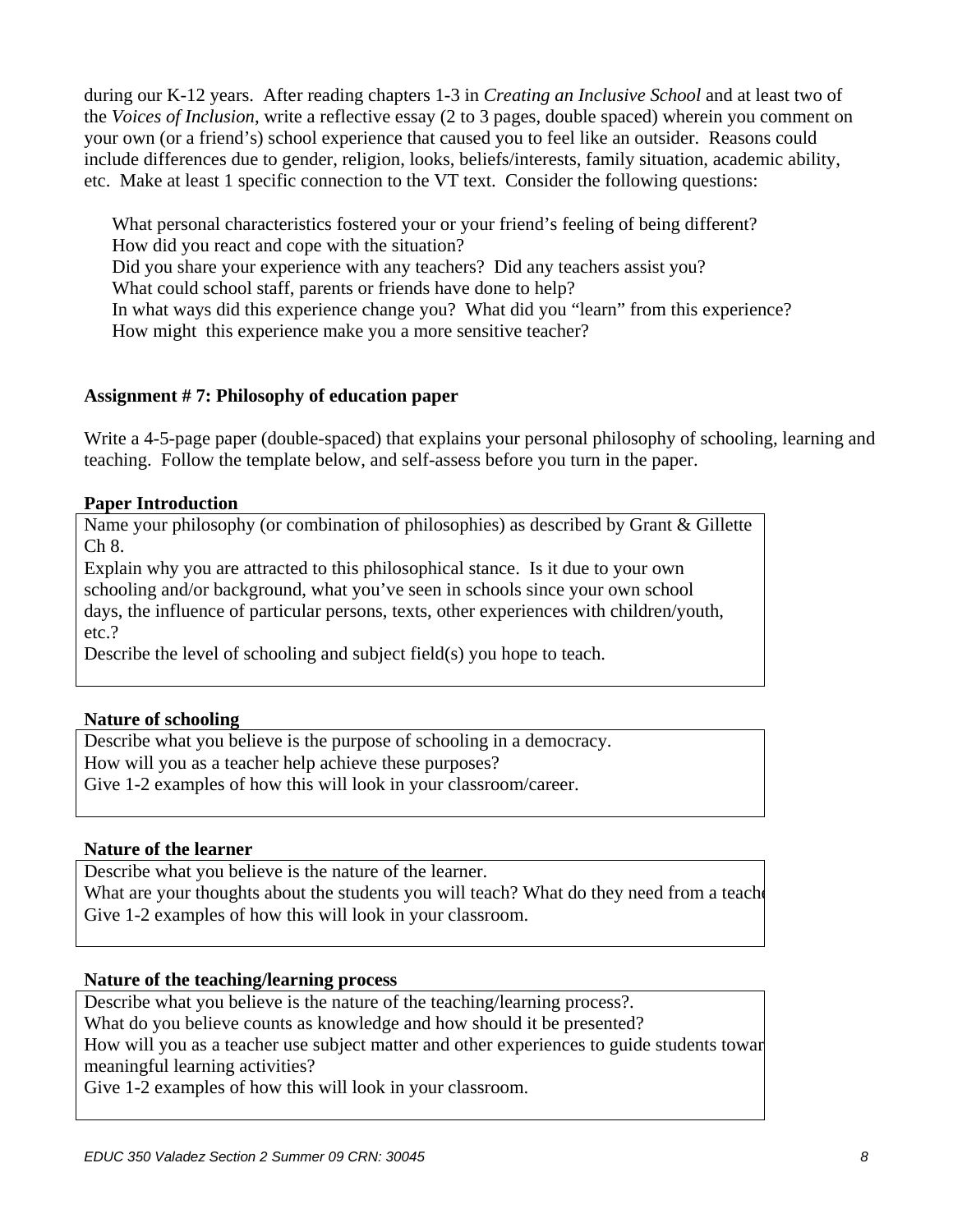#### **Teacher dispositions and actions**

Describe what behavior (disposition/attitude & actions) you will exhibit in order to carry out your philosophical position.

Give 1-2 examples of how this will look in your career.

#### **Conclusion**

Recap your philosophy. What are your outstanding questions/concerns/thoughts about becoming a teacher?

#### **Criteria for Self- Assessment of Philosophy Paper**

Be sure to self-assess using the following criteria. Submit the self-assessment with your final draft of your philosophy paper (at least one "beefy" paragraph). These are the criteria that will be used to evaluate your philosophy paper.

Exemplary papers have the following characteristics:

**Ideas:** The paper is clear and focused. It holds the reader's attention. Relevant information and details enrich the central theme. Ideas are supported by research, practical knowledge and experience. Conclusions show insight.

**Organization:** The organizational structure enhances and showcases the central idea or theme of the paper. An inviting introduction draws the reader in; a satisfying conclusion leaves the reader with a sense of closure and resolution. Sequencing is logical and effective. Thoughtful transitions tie parts together. The paper flows so smoothly, the reader hardly thinks about it.

**Connections**: The paper includes multiple references to EDUC 350 class experiences (specific text selections, class discussions, fieldwork observations, assignments, current events, etc.).

**Voice:** The writer of this paper speaks directly to the reader in a manner that is individual, compelling, engaging, and has personality.

**Sentence Fluency:** The writing has an easy flow. Sentences enhance the meaning. Sentences vary in length and structure. The piece has purposeful and varied sentence beginnings.

**Conventions:** The writer demonstrates a good grasp of standard writing conventions. Spelling is generally correct. Punctuation is accurate. Grammar and usage are correct. Paragraphing tends to be sound. The piece needs very little additional editing.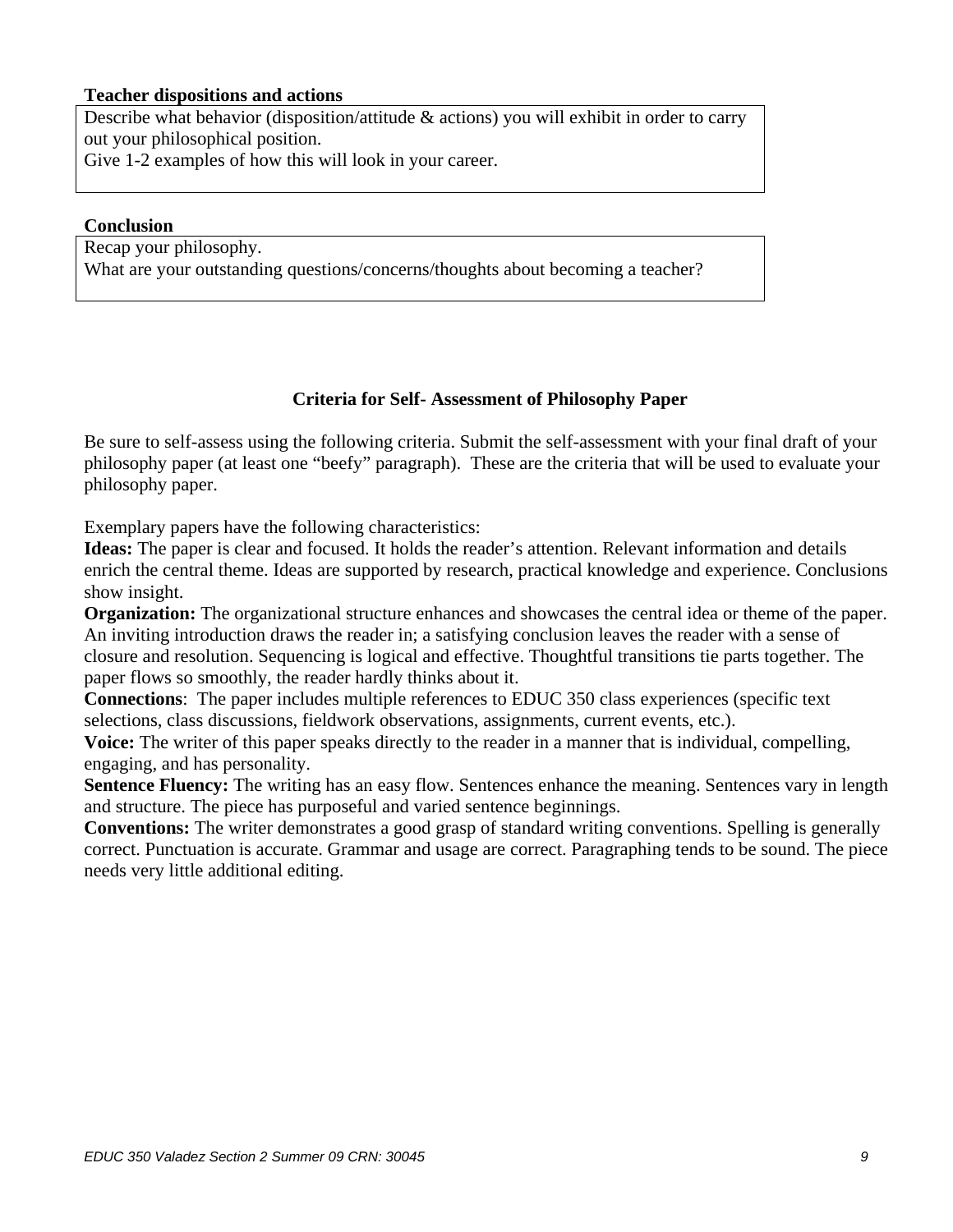# **Schedule as of 06/01/09 Schedule is subject to change at the discretion of the instructor**

| <b>Date</b>   | <b>Topic</b>      | Reading log due on prior Friday noon                  | <b>Assignment</b>             |
|---------------|-------------------|-------------------------------------------------------|-------------------------------|
| <b>Jun 02</b> | Course intro      | Read the field experience guidelines at               | Access the WebCT course       |
|               | Why teach?        | http://www.csusm.edu/coe/Syllabus/syllabus.html       | website at                    |
|               | Metaphor          | You will find this at the top of the Summer           | http://webct6.csusm.edu/webct |
|               | activity- What is | syllabi webpage, "EDUC 350 Field                      | /entryPageIns.dowebct         |
|               | an educaton?      | Experience"                                           | Read: Perfect Day article     |
| Jun 04        | Becoming a        | Log 1: GG ch. 6                                       | Discussion of Valadez         |
|               | teacher           |                                                       | article- "Perfect Day: A      |
|               |                   | In addition to the reading for your log,              | Meditation about Teaching"    |
|               |                   | read the website brochure of your                     |                               |
|               |                   | choice at:                                            | <b>Current Events reports</b> |
|               |                   | http://www.csusm.edu/coe/Programs/index.html and      |                               |
|               |                   | the EDUC 350 advising session info at:                |                               |
|               |                   | http://www.csusm.edu/coe/advising/ProspectiveStudents |                               |
| <b>Jun 09</b> | The lives and     | Info.html                                             | Read Nieto text               |
|               | work of teachers  | Fat City Video and Discussion                         |                               |
|               |                   | Log 7: VT ch 1, 2                                     |                               |
|               | Inclusion         |                                                       | <b>Current Events reports</b> |
| Jun 11        | Professional      | Ethnics role play activity                            | <b>Continue Neito Text</b>    |
|               | Ethics and        |                                                       |                               |
|               | Philosophy        | In group process- The elements of the your            | Current events reports        |
|               | paper             | teaching philosophy. Make sure you bring a            |                               |
|               |                   | copy of the syllabus to class.                        |                               |
| <b>Jun 16</b> | Schooling in a    | Bloom's Taxonomy – Cognitive and Affective            | <b>Current Events reports</b> |
|               | democracy and     | Domains                                               |                               |
|               | Teacher           |                                                       |                               |
|               | Interview         | Log 2: GG ch 1 & "The Goals of Education"             |                               |
|               |                   | article on WebCT site                                 |                               |
|               | Philosophical     |                                                       |                               |
|               | perspectives      | Log $3:GGch 8$                                        |                               |
| Jun 18*       | School            | Log 4: GG ch 7                                        | Work on log entries, special  |
|               | organization      |                                                       | education paper and teacher   |
|               |                   |                                                       | interview assignment          |
|               | Rights and        | Log $5:GG$ ch $10$                                    | independently                 |
|               | responsibilities  |                                                       |                               |
|               |                   | Log 9: Peruse the National Middle School              | Due: Teacher interview on     |
|               |                   | Association website, www.nmsa.org                     | WebCT                         |
|               |                   | React to the website for your reading log.            |                               |
| <b>Jun 23</b> | Diversity issues  | Log $10:GG$ chs. 9 and $11$                           | Current event reports         |
|               | and the second    |                                                       |                               |
|               | language student  | SDAIE demonstration in class.                         |                               |
|               |                   |                                                       |                               |
|               |                   | Special education inclusion paper requirements        |                               |